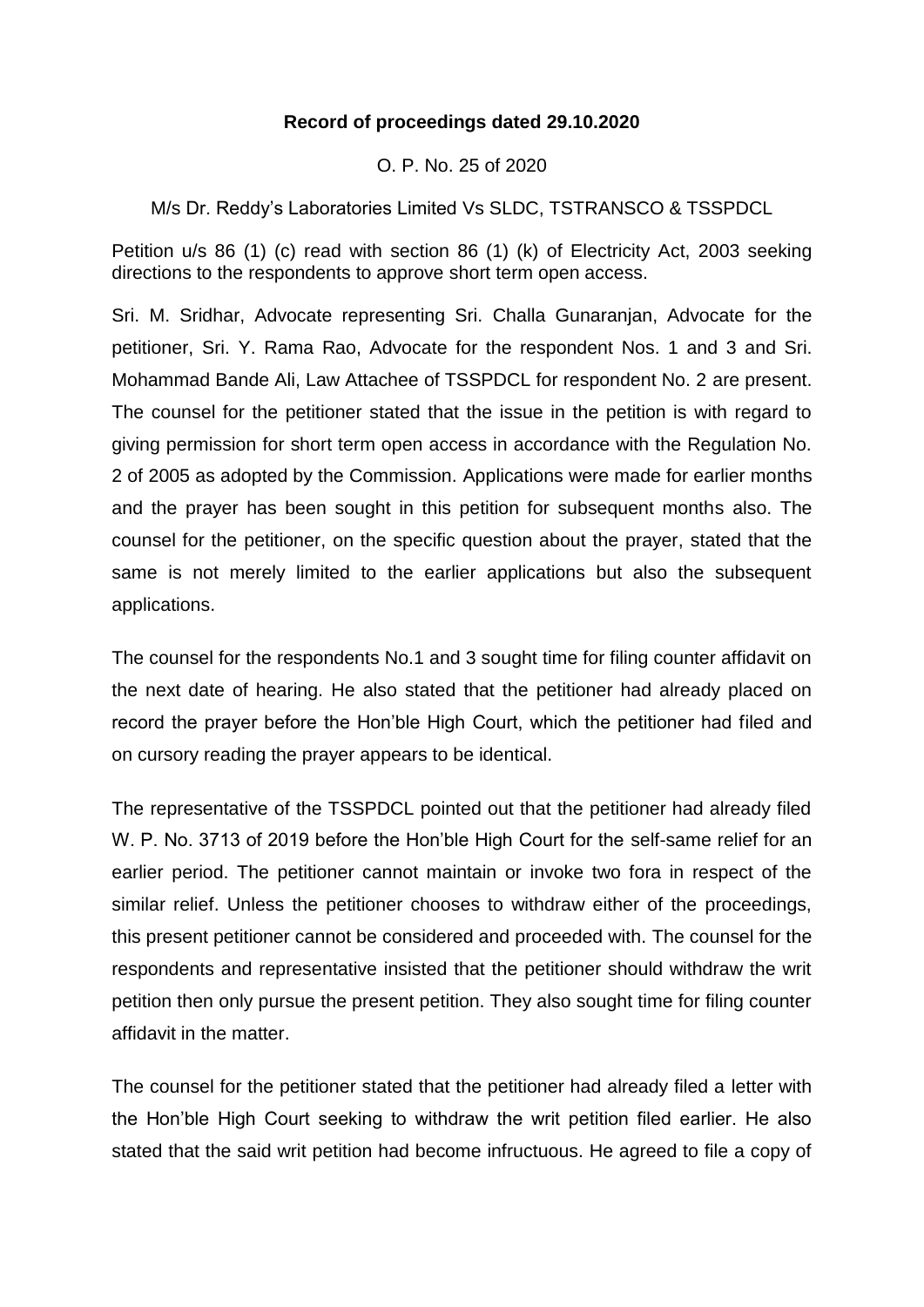the said withdrawal letter before the Commission along with a memo for considering the subsequent prayers also for allowing open access on short term basis.

The Commission considering the request made and submissions placed on record while directing the petitioner to file the copy of the withdrawal letter filed with the Hon'ble High Court in respect of the above said writ petition, granted time for filing counter affidavit upto 06.11.2020 and adjourned the case.

| Call on 11.11.2020 at 11:30 A.M. |        |          |
|----------------------------------|--------|----------|
| $Sd$ -                           | Sd     | Sd       |
| Member                           | Member | Chairman |
|                                  |        |          |

O. P. No. 26 of 2020

M/s. Arhyama Solar Power Pvt. Ltd. vs TSSPDCL, CGM (Revenue), SAO (Operation Circle), Sanganareddy & SAO (Operation Circle), Medchal.

Sri. M. Sridhar, Advocate representing Sri. Challa Gunaranjan, Advocate for the petitioner and Sri. Mohammad Bande Ali, Law Attachee of TSSPDCL for respondents are present. The counsel for the petitioner stated that the matter is with regard to the implementation of the order of the Commission passed in O. P. No. 10 of 2017. The representative of the respondents sought time for filing the counter affidavit and also requested that the matter may be taken up along with the review petition filed by the respondent.

The Commission agreeing to the request of tagging the petition and the review petition of the respondent, granted time to file counter affidavit by 06.11.2020 and accordingly adjourned the matter.

Call on 11.11.2020 at 11.30 A.M.

 Sd/- Sd/- Sd/- Member Member Chairman

> R. P. (SR) No. 134 of 2018 & I. A. (SR) No. 7 of 2020 in O. P. No. 10 of 2017

TSSPDCL Vs M/s. Arhyama Solar Power Private Limited